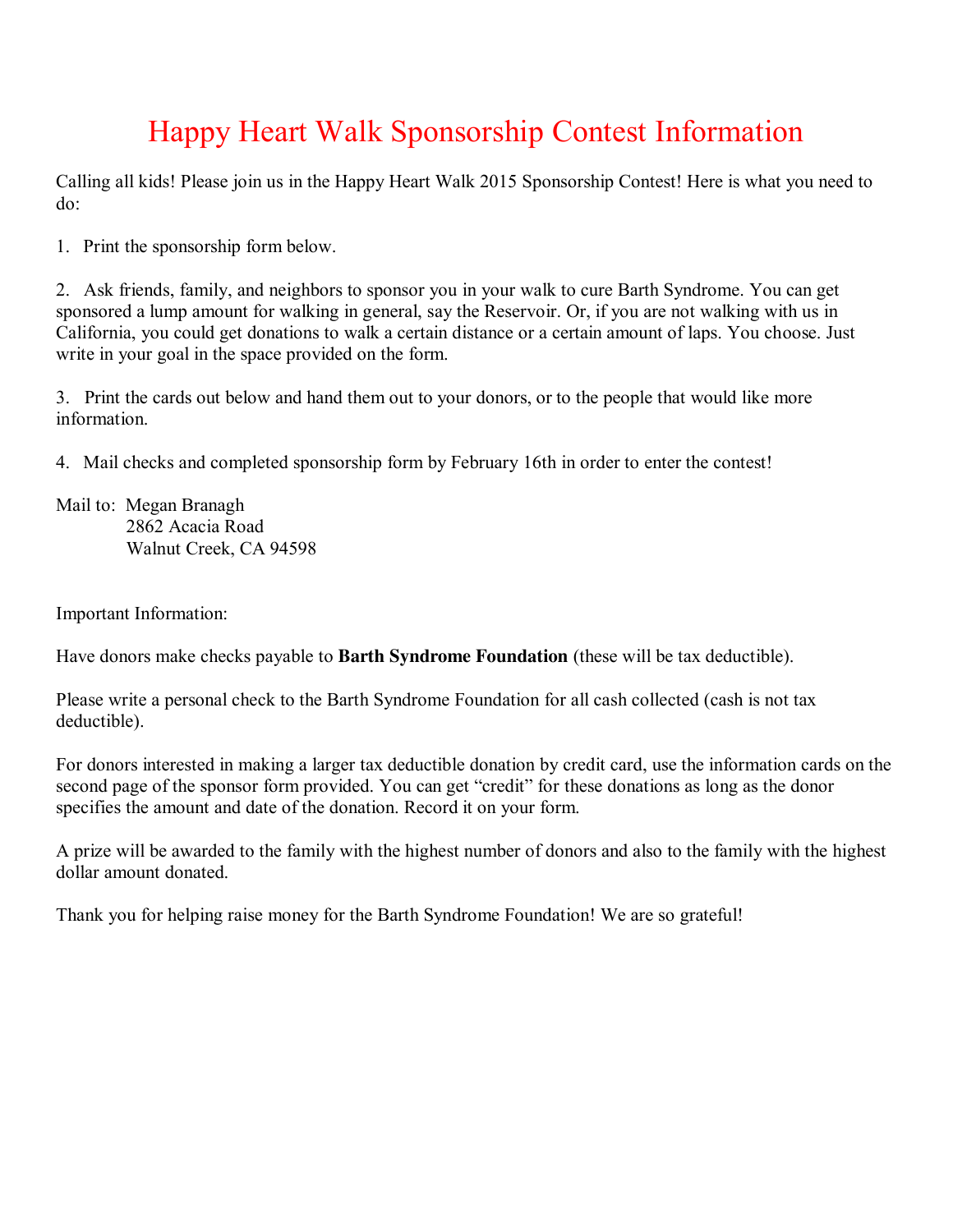

happy heart walk February 28, 2015

Please sponsor me as I walk on February 28, 2015, in honor of my friend Henry who was diagnosed with Barth Syndrome in 2013. Barth Syndrome is a rare genetic disorder, with only 500 cases reported world wide. With your donation we hope to help find a cure for Barth Syndrome!

I will be walking:

| Name | Mailing Address |                      | Donation | Paíd |
|------|-----------------|----------------------|----------|------|
|      |                 | Add Me To Your Email | Amount   |      |
|      |                 |                      |          |      |
|      |                 |                      |          |      |
|      |                 |                      |          |      |
|      |                 |                      |          |      |
|      |                 |                      |          |      |
|      |                 |                      |          |      |
|      |                 |                      |          |      |
|      |                 |                      |          |      |
|      |                 |                      |          |      |
|      |                 |                      |          |      |
|      |                 |                      |          |      |
|      |                 |                      |          |      |
|      |                 |                      |          |      |
|      |                 |                      |          |      |
|      |                 |                      |          |      |
|      |                 |                      |          |      |
|      |                 |                      |          |      |
|      |                 |                      |          |      |
|      |                 |                      |          |      |
|      |                 |                      |          |      |
|      |                 |                      |          |      |
|      |                 |                      |          |      |
|      |                 |                      |          |      |
|      |                 |                      |          |      |
|      |                 |                      |          |      |
|      |                 |                      |          |      |
|      |                 |                      |          |      |